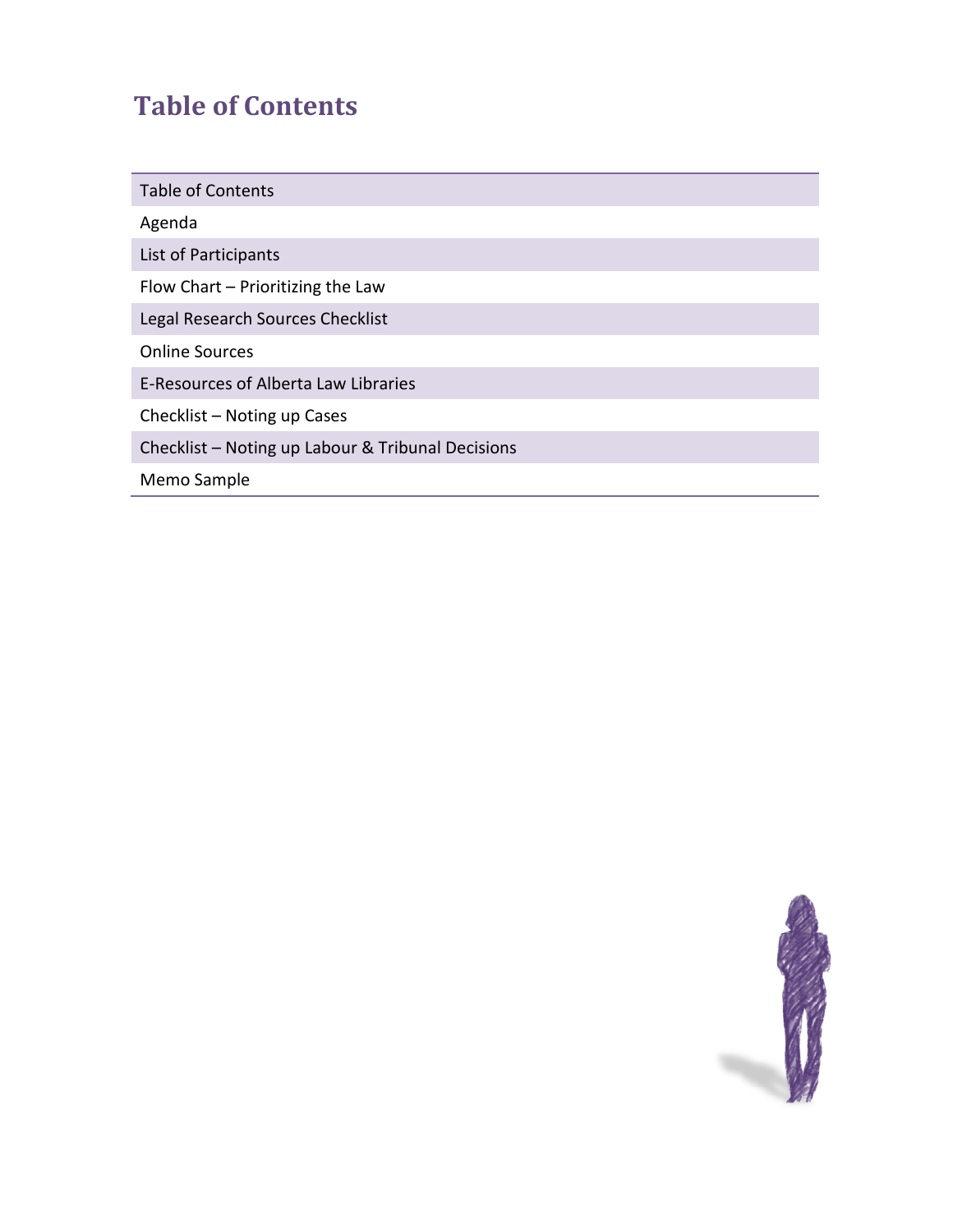# **FINDING THE LAW HeadStart**

**A legal research program for students**

# **Welcome to the 15th Annual HeadStart Program**

| Day One - Thursday June 15 <sup>th</sup> , 2017 |                                                                                                                                                                                     |  |
|-------------------------------------------------|-------------------------------------------------------------------------------------------------------------------------------------------------------------------------------------|--|
| $8:15 - 8:30$                                   | <b>Registration - Edmonton City Hall, Heritage Room</b><br>1 Sir Winston Churchill Square                                                                                           |  |
| $8:30 - 9:00$                                   | Welcome<br>The Honourable Justice J.E. Côté                                                                                                                                         |  |
| $9:00 - 10:00$                                  | Practical Strategies for Legal Research*<br>Olugbenga (Benga) Shoyele, LL.B (Hons), B.L, LL.M (Nig), LL.M (Alberta), PhD (Law),<br>Legal Counsel, Court of Queen's Bench of Alberta |  |
| $10:10 - 10:15$                                 | Coffee Break                                                                                                                                                                        |  |
| $10:15 - 11:15$                                 | <b>Secondary Sources</b><br>Shaunna Mireau, CSSBB<br>Director of Knowledge Management and Process Improvement, Field Law                                                            |  |
| $11:15 - 11:45$                                 | Costs<br>Shaunna Mireau, CSSBB<br>Director of Knowledge Management and Process Improvement, Field Law                                                                               |  |
| 11:45 - 12:45                                   | Lunch                                                                                                                                                                               |  |
| $12:45 - 1:45$                                  | Case Law Exercise<br>Angela Ashton, LLB, MLIS<br>Research Lawyer, Alberta Counsel                                                                                                   |  |
| $2:45 - 3:00$                                   | <b>Coffee Break</b>                                                                                                                                                                 |  |
| $3:00 - 4:00$                                   | <b>Memo Building</b><br>Robyn Mitchell, LLB<br>Counsel, Alberta Law Reform Institute                                                                                                |  |

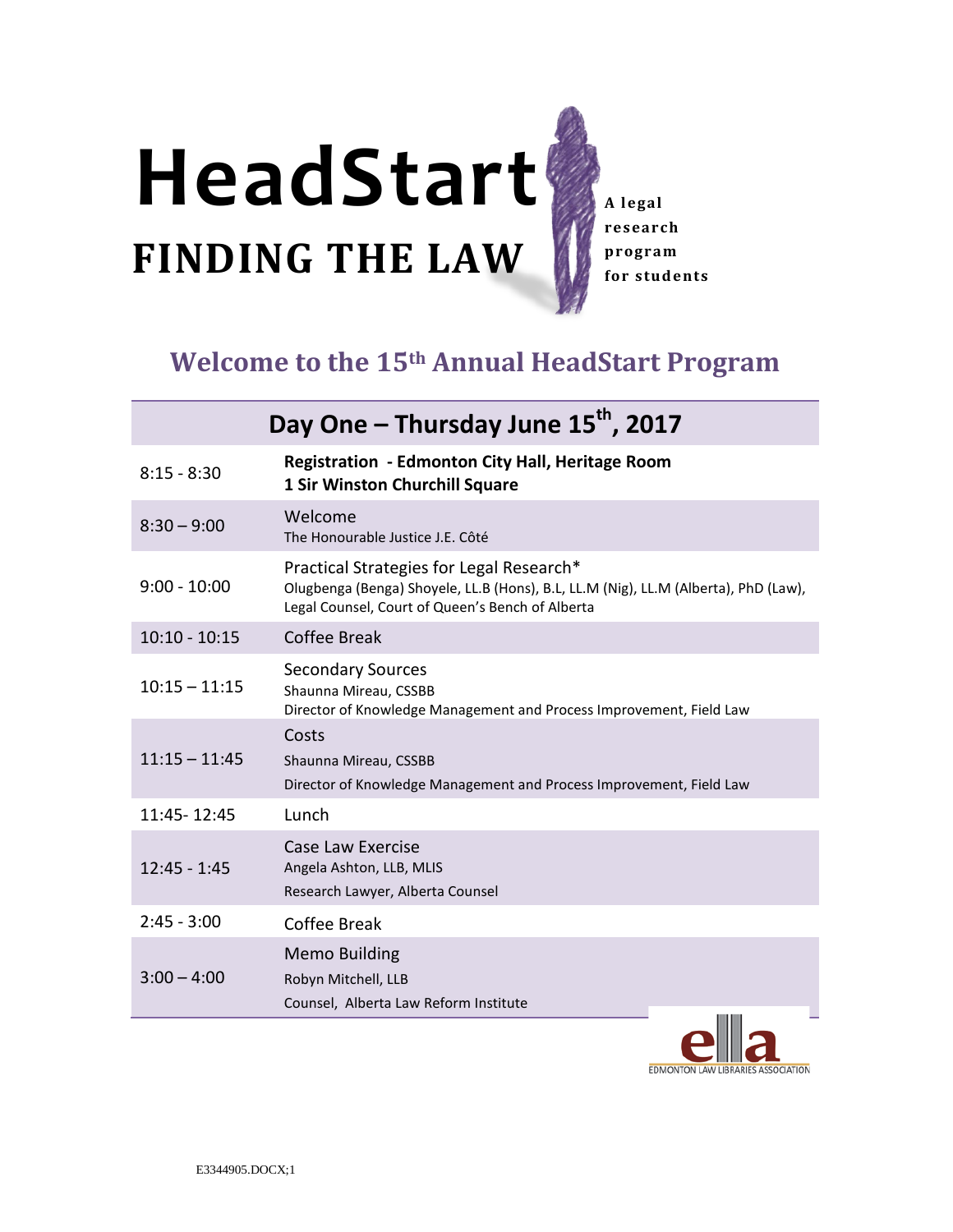# **FINDING THE LAW HeadStart**

**A legal research program for students**

# **Welcome to the 15th Annual HeadStart Program**

# Day Two – Friday June 16<sup>th</sup>, 2017 8:30 Arrival **Barristers Lounge 2nd Floor, Law Courts Building** Legislation

| $8:30 - 10:00$  | Meris James, MLIS<br>Publishing Projects Coordinator, Alberta Queen's Printer                                           |
|-----------------|-------------------------------------------------------------------------------------------------------------------------|
| $10:00 - 10:15$ | Coffee Break                                                                                                            |
| $10:15 - 10:30$ | Tour of Alberta Law Library<br>Julie Rainey, Alberta Law Libraries, MLIS<br>Carrie Jackson, Alberta Law Libraries, MLIS |
| $10:30 - 12:05$ | Legislation Exercises in the Library                                                                                    |
| $12:05 - 12:15$ | Closing Remarks and Evaluation Forms                                                                                    |

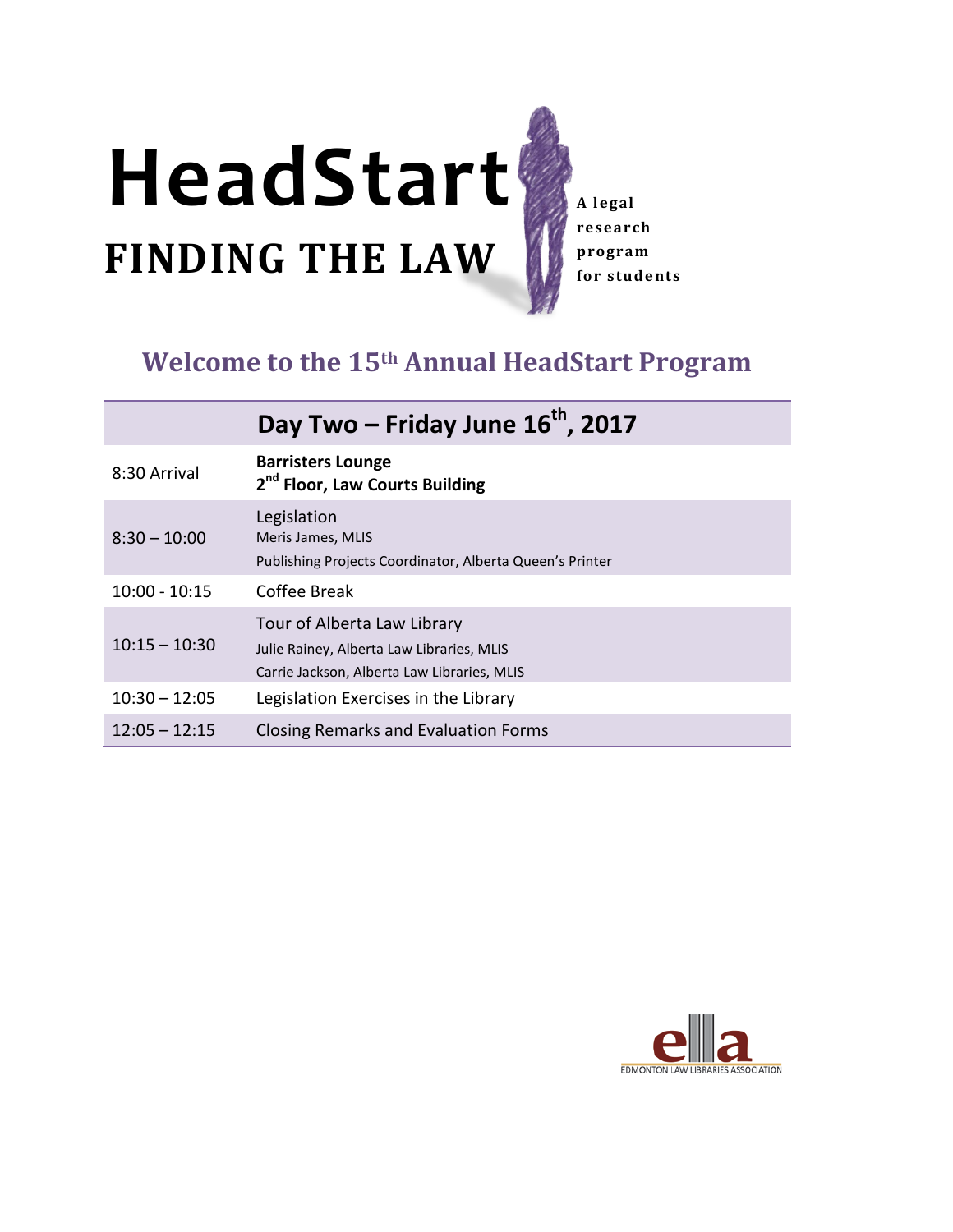# **HeadStart 2017 - List of Participants**

| Al-Khatib      | Zachary          | Alberta Court of Appeal            |
|----------------|------------------|------------------------------------|
| Angove         | <b>Bradley</b>   | Duncan Craig LLP                   |
| Beierbach      | Angela           | Parlee McLaws LLP                  |
| Bell           | Justine          | <b>McLennan Ross LLP</b>           |
| Cembrowski     | Adam             | Alberta Court of Queen's Bench     |
| Chalaturnyk    | Lauren           | Alberta Court of Queen's Bench     |
| Chan           | Cory             | Dentons Canada LLP                 |
| Cowley-Salegio | David            | Dentons Canada LLP                 |
| Dzioba         | <b>Brendan</b>   | Alberta Court of Queen's Bench     |
| Field          | Caitlin          | Alberta Court of Appeal            |
| Fowler         | Ainslie          | <b>McLennan Ross LLP</b>           |
| Fuhrer         | Shannon          | Emery Jamieson LLP                 |
| Harley         | Jason            | <b>Brownlee LLP</b>                |
| <b>Hathorn</b> | Ashley           | Alberta Law Reform Institute       |
| Holland        | Taylor           | Parlee McLaws LLP                  |
| Husband        | Mark             | City of Edmonton - Law Branch      |
| Kinash         | Kristopher       | <b>Brownlee LLP</b>                |
| Koperski       | Carrie           | <b>Field LLP</b>                   |
| Larson         | Allie            | Parlee McLaws LLP                  |
| LeClair        | Brooklyn         | Alberta Court of Queen's Bench     |
| McGhan         | Olivia           | Field LLP                          |
| Meenai         | Shaheer          | Witten LLP                         |
| Mollel         | Uju              | <b>Alberta Health Services</b>     |
| Nothof         | Amy              | Ogilivie LLP                       |
| Novosel        | Fiona            | Ogilivie LLP                       |
| Purdon         | Allison          | Alberta Court of Queen's Bench     |
| Sager          | Sarah            | <b>Provincial Court of Alberta</b> |
| Thorne         | Evie             | <b>Field LLP</b>                   |
| <b>Tighe</b>   | Rory             | Alberta Court of Appeal            |
| Trepannier     | Cheryl           | <b>SLIS Student</b>                |
| Trombley       | Randell          | <b>Brownlee LLP</b>                |
| Wagner         | Doris            | University of Alberta              |
| Wang           | Shi Yuan (Annie) | <b>Provincial Court of Alberta</b> |
| Wilson         | Anna             | John A. Weir Memorial Law Library  |
| Wong           | Richard          | <b>McLennan Ross LLP</b>           |
| Young          | Benjamin         | Dentons Canada LLP                 |
|                |                  |                                    |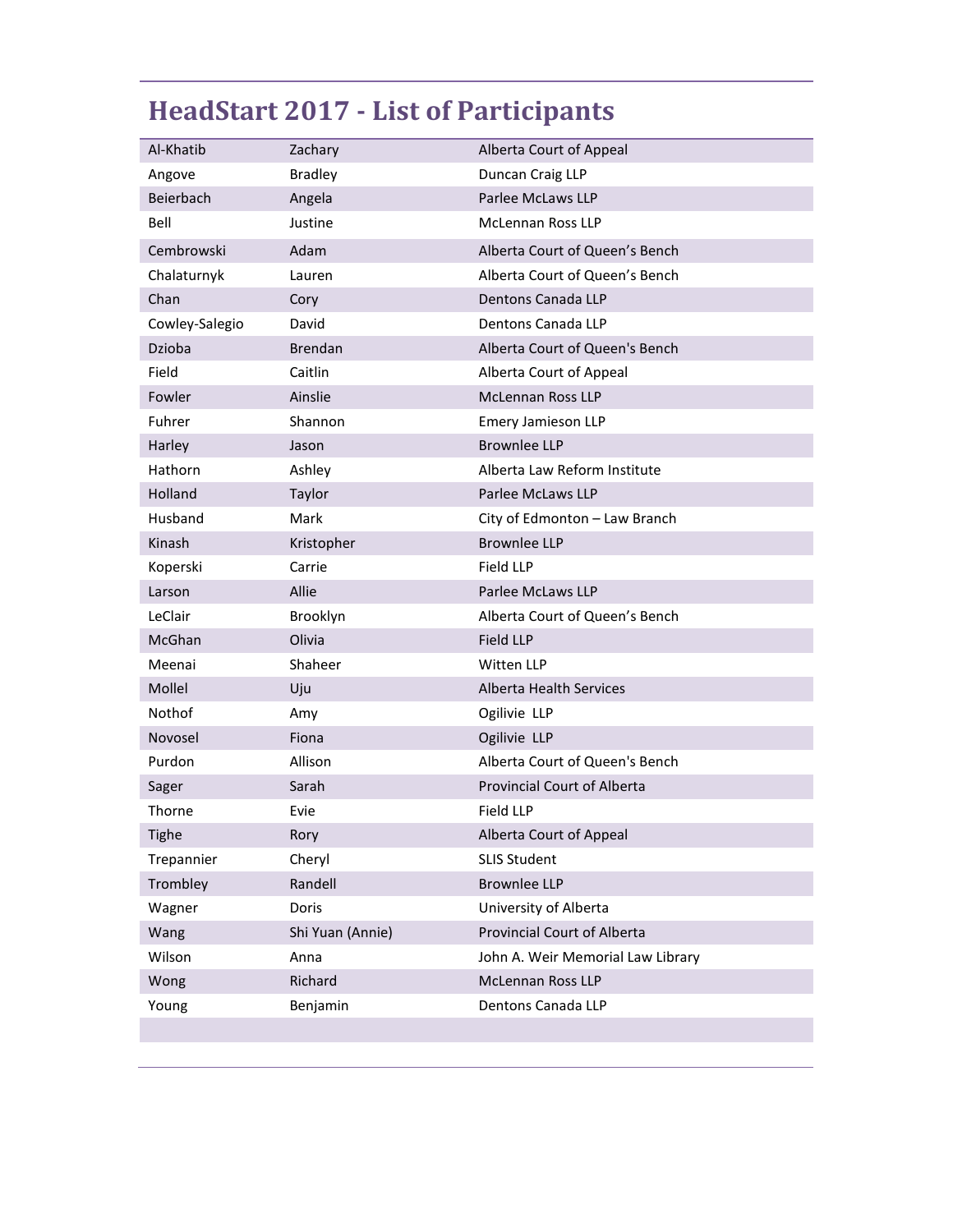#### **Flow Chart For Prioritizing the Law**

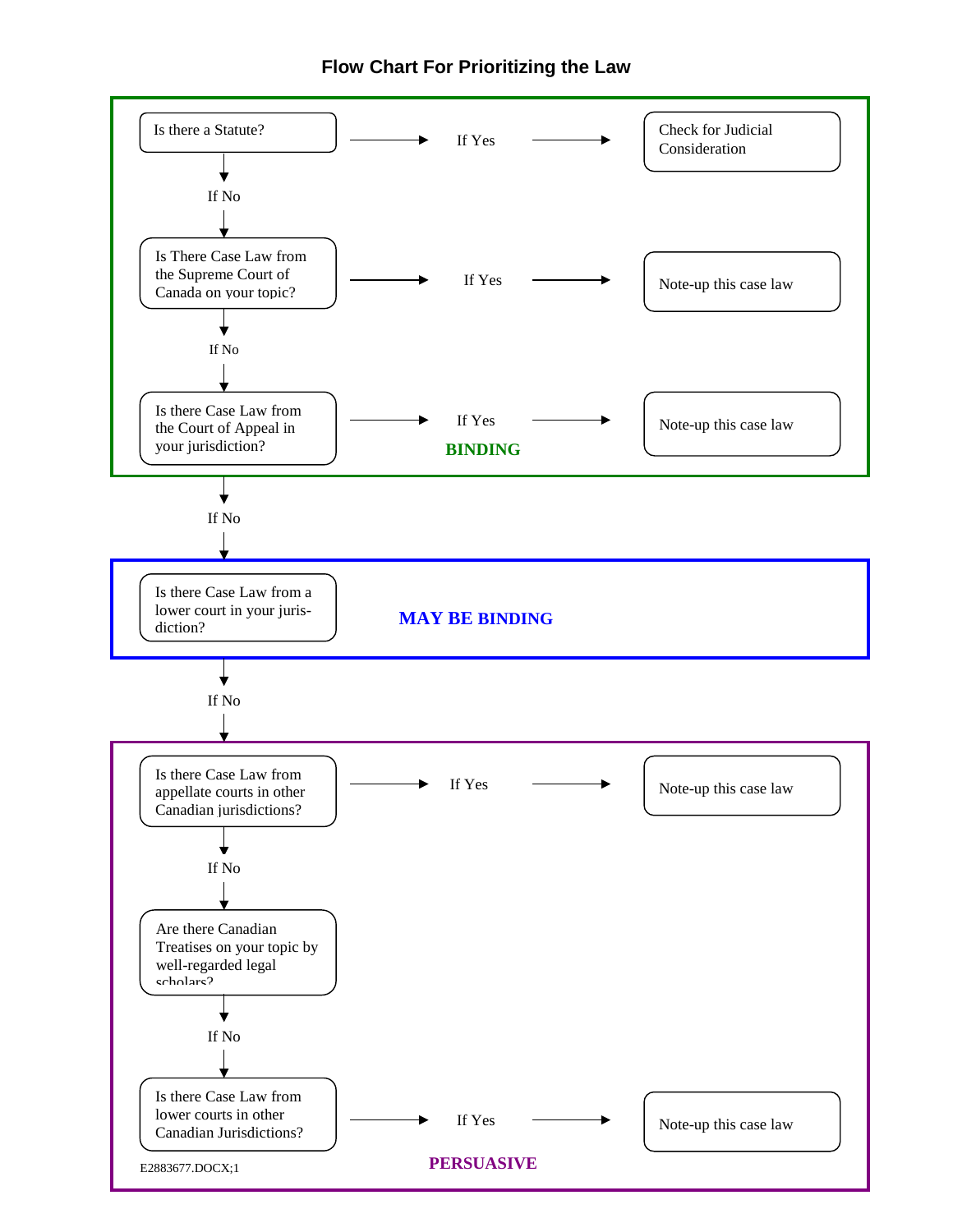# **Legal Research Sources Checklist**

adapted by S. Mireau (2009), updated 2017

## **Texts & Looseleaf Services**

Looked for Texts in:  $\Box$  Firm library ([ $\Box$ ]Browsed shelf [ $\Box$ ] Checked Database) Courthouse library www.lawlibrary.ab.ca Law faculty library<http://www.library.ualberta.ca/>

Texts used:

## **Encyclopedias**

| □ CED (Western)         |
|-------------------------|
| Searched WNC in titles: |

| CED (Ontario)           |
|-------------------------|
| Searched WNC in titles: |

| Halsbury's Laws of Canada                     |
|-----------------------------------------------|
| Halsbury's Laws of England (4 <sup>th</sup> ) |
| American Jurisprudence (AmJur 2d)             |
| Corpus Juris (US)                             |
| Other                                         |

## **Digests**

| $\Box$ Canadian Abridgment on WNC |
|-----------------------------------|
| Searched WNC in titles:           |

| All Canadian Digests source on LNQL |
|-------------------------------------|
| Searched LNQL with search string:   |

| Lawyer's Weekly Digests source on LNQL |
|----------------------------------------|
| Searched LNQL with search string:      |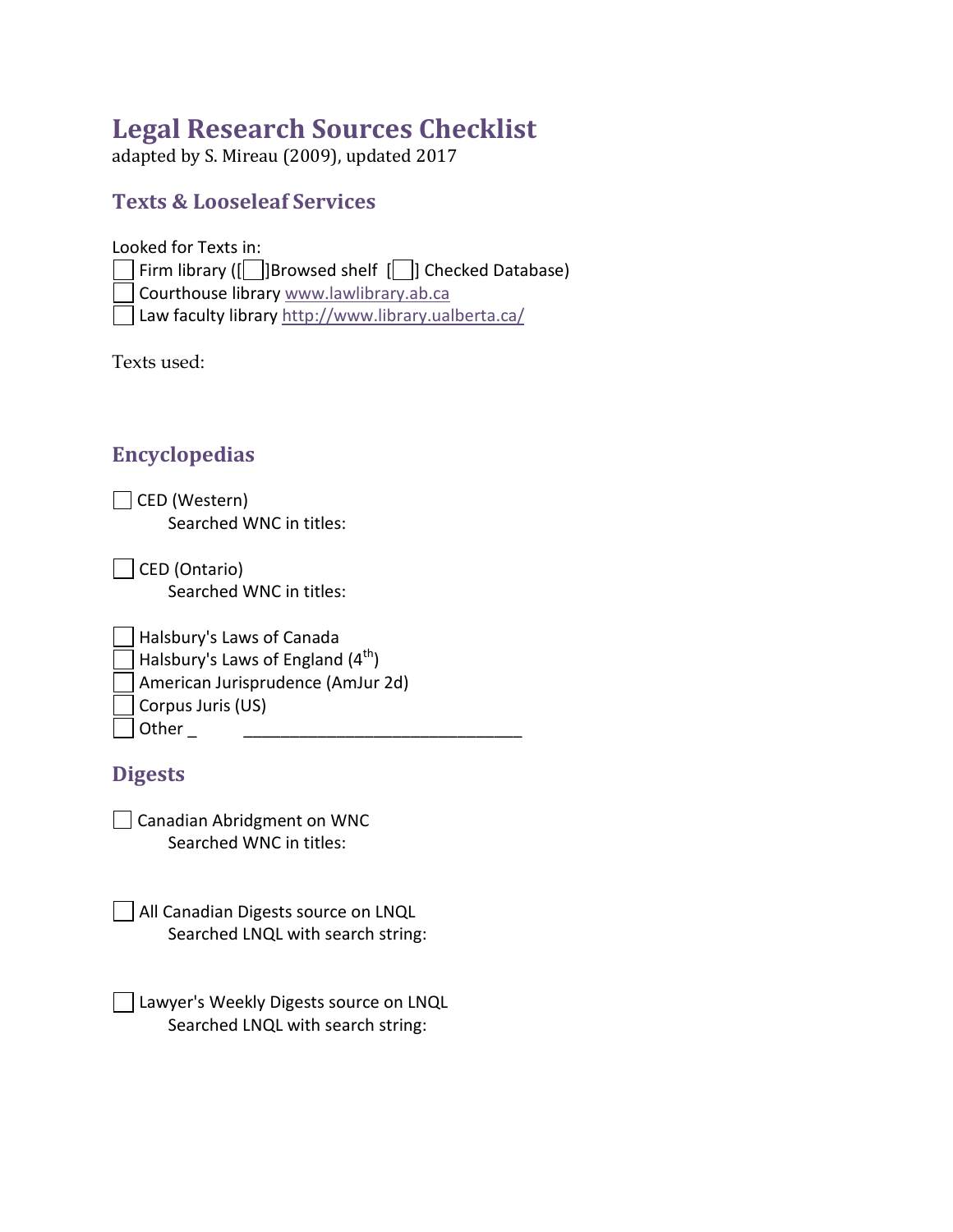| CCH Topical Looseleaf Service - Title:                                                                                     |
|----------------------------------------------------------------------------------------------------------------------------|
| Alberta Weekly Law Digests                                                                                                 |
| <b>Periodicals &amp; CLE Materials</b>                                                                                     |
| LESA Research Guide - Terms:                                                                                               |
| Index to Canadian Legal Literature source on LNQL or WNC<br>Searched on ______ with search string:                         |
| ALR Annotations (US) - ask Courthouse Librarian to search on LEXIS                                                         |
| Full text journals databases in LNQL, WestlawNext Canada<br>Searched All Commentary or source: on LNQL with search string: |
| Searched WNC Articles and Newsletters template with search string:                                                         |
| HeinOnline_                                                                                                                |
| Other                                                                                                                      |
| <b>Case Law</b>                                                                                                            |
| CanLII.org case law search                                                                                                 |
| All Canadian Court Cases source on LNQL<br>Searched on LNQL with search string:                                            |
| Cases Search Template on WestlawNext Canada (note - includes WWR's)<br>Searched WNC with search string:                    |
| BestCase (or DLR's in print)<br>Searched on topics:                                                                        |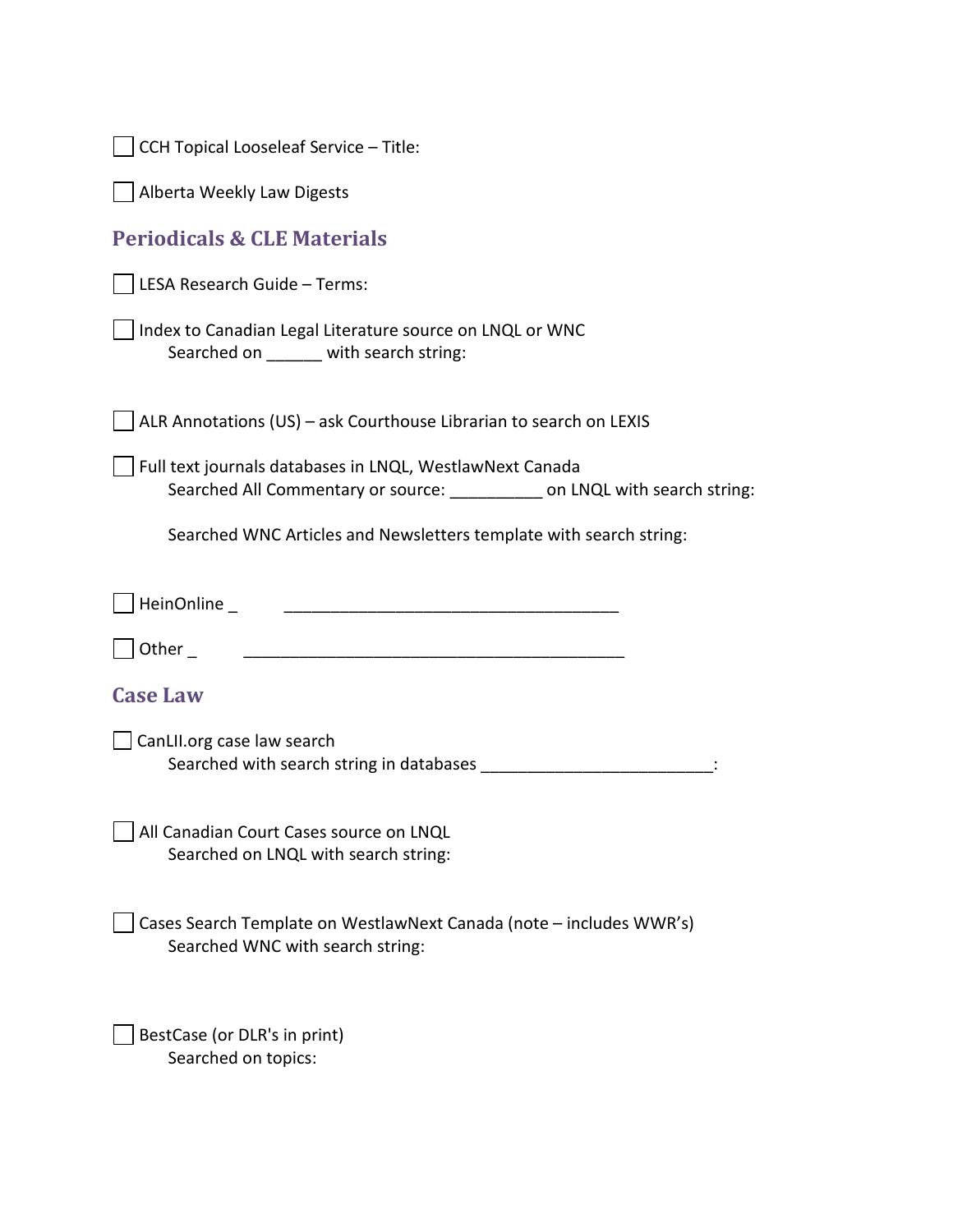All England Reports (UK) Searched on topics:

| $\Box$ West Reporters (US) – Which, how: |  |
|------------------------------------------|--|
|------------------------------------------|--|

| l Other |  |
|---------|--|
|         |  |

Case law research notes:

## **Cases Judicially Considered**

| QuickCite on LNQL                                                         |
|---------------------------------------------------------------------------|
| KeyCite on WestlawNext Canada                                             |
| Canadian Case Citations (red books, part of Canadian Abridgment) to Month |
| All Candian Court Cases source on LNQL                                    |
| Case template in WestlawNext Canada                                       |
| Case reporter indices                                                     |
| Current Law (UK)                                                          |
| The Digest (UK)                                                           |
| Australian Citator (AU)                                                   |
| Westlaw: Shepard's, KeyCite (US)                                          |
| Lexis: COMCAS;ALL (UK/Commonwealth)                                       |
| Lexis: Shepard's, AutoCite (US)                                           |

## **Statutes Judicially Considered**

Relevant legislation cites:

Legislation dates:

KeyCite Legislation on WestlawNext Canada

QuickCite Legislation on LNQL

Canada Statute Citator

Statutes of Alberta Judicially Considered

Rules of Court Annotated [Fradshams]

Civil Procedure Guide/Civil Procedure Encyclopedia

Annotated statutes

CCH looseleaf services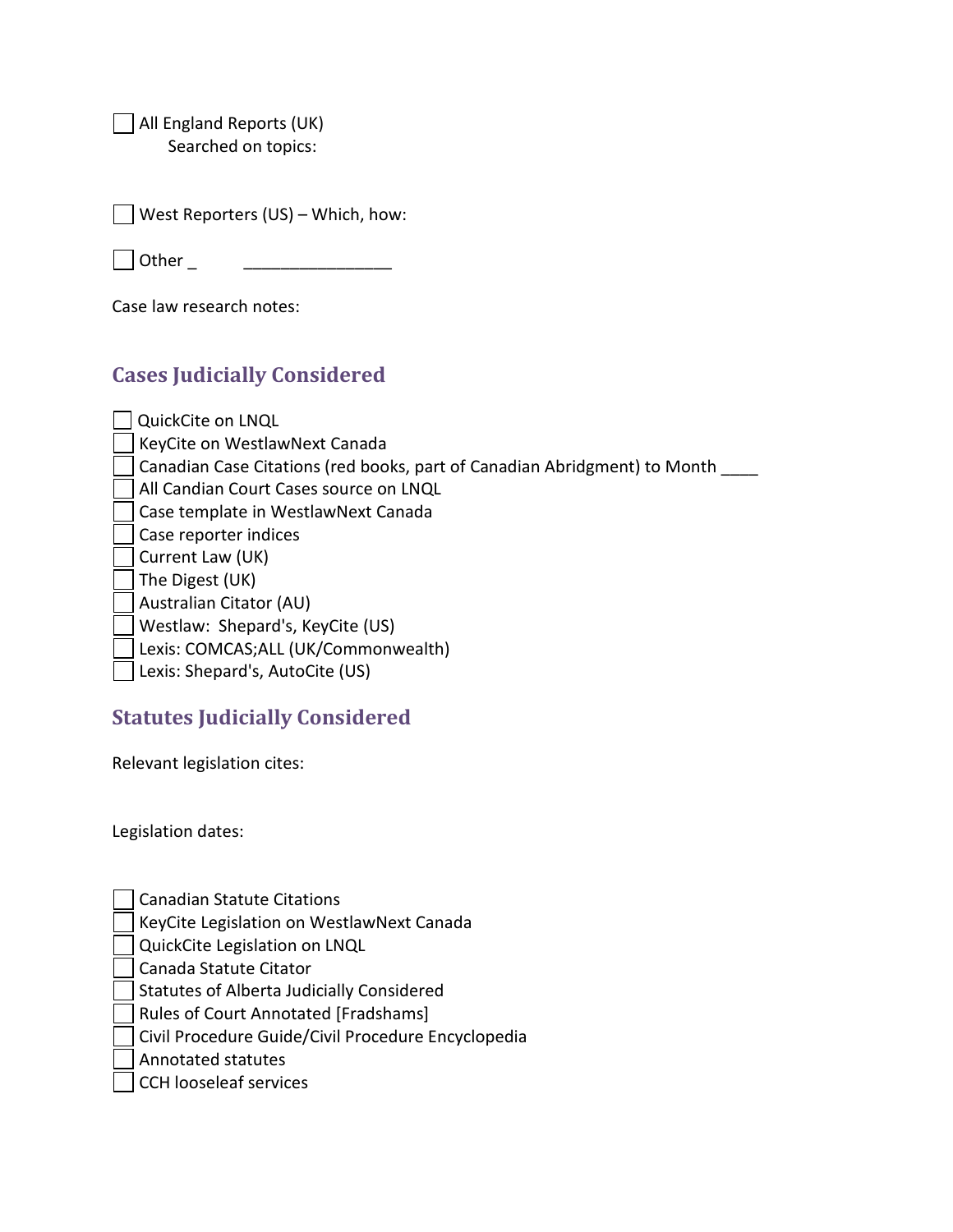## **Words & Phrases**

Terms:

Search Locations:

Canadian Legal Words & Phrases search template on LNQL

Carswell's Words & Phrases (Print)

Carswell's Words & Phrases on WNC

Canadian Case Digests (Abridgment Digests on WNC)

Contracts - Interpretation

Statutes - Interpretation

 $\sqsupset$  Time

CED on WNC

Statutory Interpretation Texts:

Contracts Texts:

Canadian Legal Dictionary

Black's Law Dictionary (US)

West's Words & Phrases (US)

Words & Phrases Legally Defined (UK)

Stroud's Judicial Dictionary (UK)

Jowitt's Dictionary of English Law (UK)

Halsbury's (in Index under Words & Phrases)

Case Reporter Indices

Dictionaries

## **On-line Research**

LexisNexis Quicklaw (LNQL)

WestlawNext Canada (WNC)

BestCase (Carswell)

Lexis (US, UK, AU, European, International, some NZ & Cdn) *ask Librarian* 

Westlaw (US, UK, European, International) *ask Librarian* 

Internet - see Legal Research on the Internet at [http://legalresearch.org/electronic/legal](http://legalresearch.org/electronic/legal-research-on-the-internet/)[research-on-the-internet/](http://legalresearch.org/electronic/legal-research-on-the-internet/)

Sites checked:

Terms used: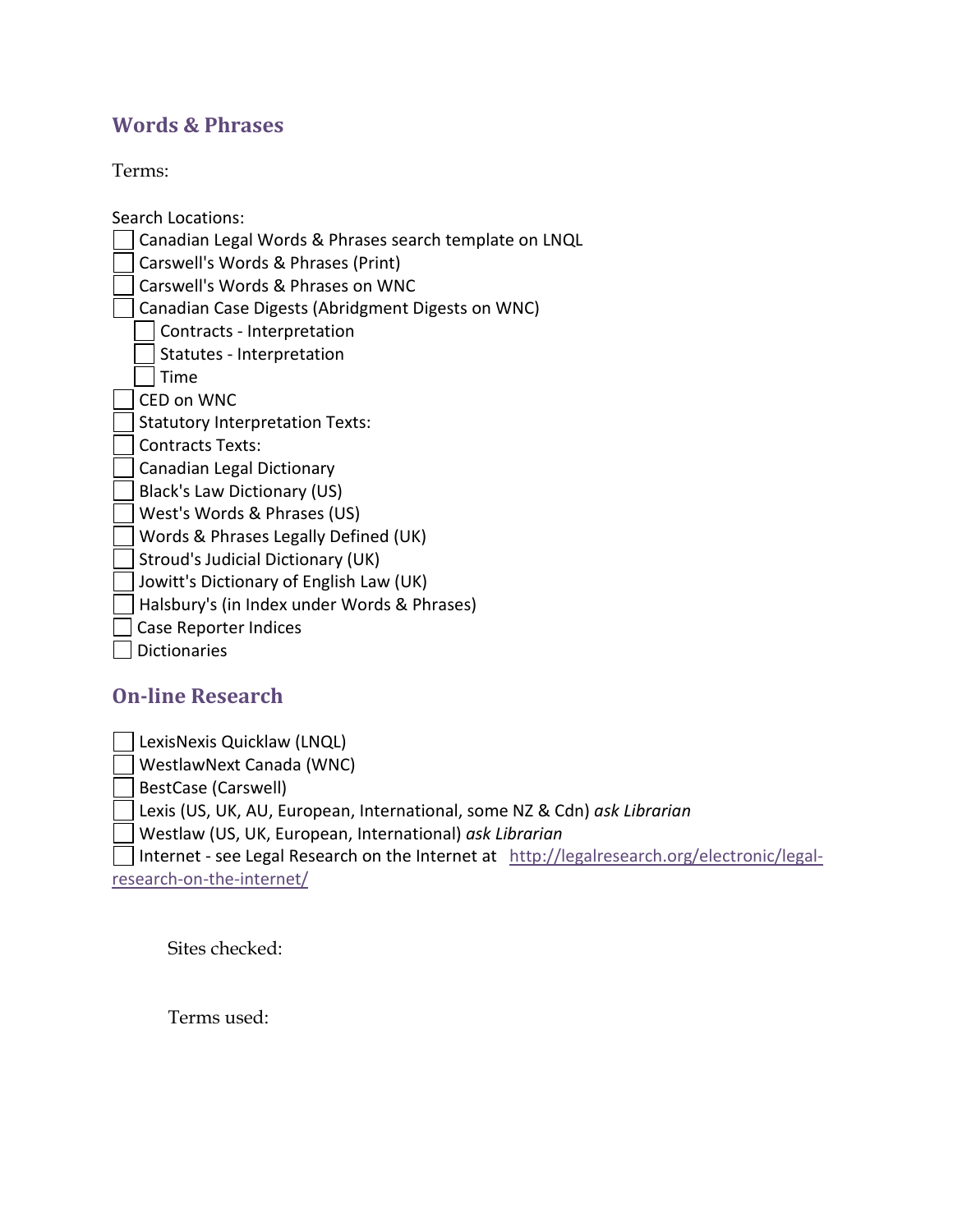# **Online Sources**

## Alberta Statutes

Alberta Legislative Assembly website (Bills, Order Paper, Votes & Proceedings, Hansard) [http://www.assembly.ab.ca](http://www.assembly.ab.ca/)

Spring/Fall Sitting Package (very recent bills passed in the legislature) – QP Source

Alberta Queen's Printer (free website) -<http://www.qp.alberta.ca/>

QP Source (licensed database) -<http://qpsource.gov.ab.ca/>

Alberta Gazette Part I (proclamations of acts) [http://www.qp.alberta.ca/Alberta\\_Gazette.cfm](http://www.qp.alberta.ca/Alberta_Gazette.cfm)

The Alberta Heritage Digitization Project (PDFs of historical legislation, including private acts up to 1990) *-* <http://www.ourfutureourpast.ca/home.htm>

#### Alberta Regulations

Alberta Gazette Part II (regulations, inc. Index) - [http://www.qp.alberta.ca/Alberta\\_Gazette.cfm](http://www.qp.alberta.ca/Alberta_Gazette.cfm)

#### Federal Statutes

Parliament of Canada website (new bills) [-http://www.parl.gc.ca/common/bills.asp?Language=E](http://www.parl.gc.ca/common/bills.asp?Language=E)

Canada Gazette, Part III (new acts) - [http://www.gazette.gc.ca/archives/part3-archives-partie3](http://www.gazette.gc.ca/archives/part3-archives-partie3-eng.html) [eng.html](http://www.gazette.gc.ca/archives/part3-archives-partie3-eng.html)

Department of Justice (laws) -<http://laws-lois.justice.gc.ca/eng/>

Table of Public Statutes -<http://laws-lois.justice.gc.ca/eng/TablePublicStatutes/index.html>

Table of Private Acts -<http://laws-lois.justice.gc.ca/eng/TablePrivateActs/index.html>

LEGISinfo -search for material currently before Parliament – <http://www.parl.ca/LegisInfo/Home.aspx?Language=E&ParliamentSession=42>

## Federal Regulations

Canada Gazette Part I (proposed regulations) -<http://www.gazette.gc.ca/rp-pr/p1/index-eng.html>

Canada Gazette Part II (regulations) [- http://www.gazette.gc.ca/archives/part2-archives-partie2](http://www.gazette.gc.ca/archives/part2-archives-partie2-eng.html) [eng.html](http://www.gazette.gc.ca/archives/part2-archives-partie2-eng.html)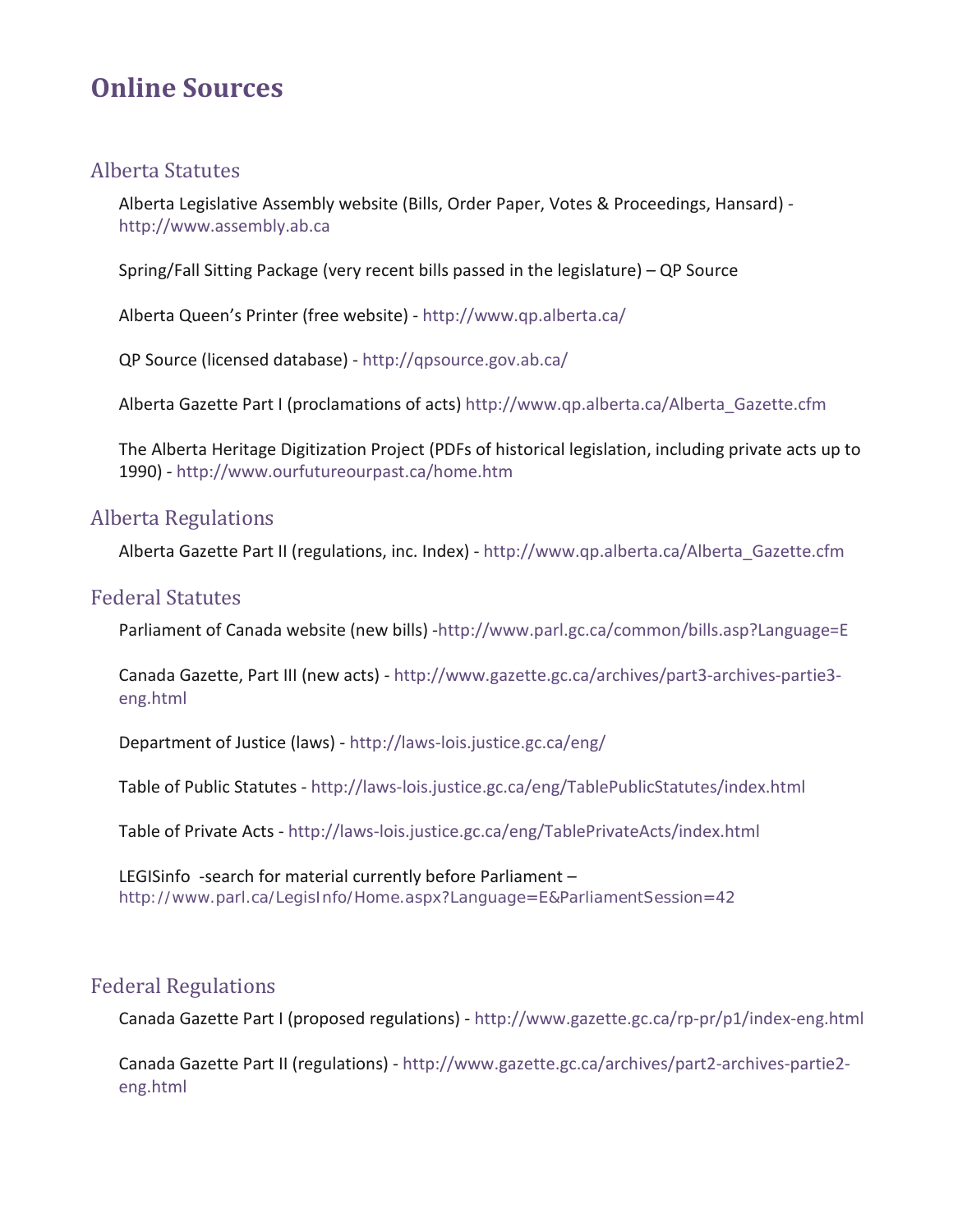Consolidated Index of Statutory Instruments (Index to regs.) [- http://laws](http://laws-lois.justice.gc.ca/eng/IndexStatutoryInstruments/)[lois.justice.gc.ca/eng/IndexStatutoryInstruments/](http://laws-lois.justice.gc.ca/eng/IndexStatutoryInstruments/)

## Citation of Authorities

[Notice to the Profession, November 2013](https://albertacourts.ca/docs/default-source/Court-of-Queen)

## Texbook Guides

Best Guide to Canadian Legal Research (list of core legal texts by topic) – <http://legalresearch.org/essentials/process/commentary/texts/suggested-textbooks/>

Doing Legal Research in Canada, Ted Tjaden (list of legal texts by topic and research guide) <https://www.llrx.com/2008/04/doing-legal-research-in-canada/>

Essentials of Canadian Law (introductory texts by topic, available for purchase – use Filter for Series – Essentials of Canadian Law) -<http://www.irwinlaw.com/titles>

#### Caselaw

Canadian Encyclopedic Digest (C.E.D.) – WestlawNext Canada

Canadian Abridgment – WestlawNext Canada

CanLII (all Canadian case law) -<http://www.canlii.org/en/index.php>

WorldLII – (access to case law around the world) – [www.worldlii.org](http://www.worldlii.org/)

## Journals, Indexes, Seminar Material

Index to Canadian Legal Literature (ICLL) – on WestlawNext Canada and LexisNexis Quicklaw

Hein Online (journals) – available by subscription or free from the Law Society Library on site <http://www.heinonline.org/>

Legal Education Society of Alberta (seminar materials) –<https://www.lesaonline.org/>

Insight Inconference (seminar materials) – available by subscription [http://inconference.insightinfo.com/](http://inconference.insightinfo.com/Inconference/)

Canadian Institute (seminar materials) -<http://www.canadianinstitute.com/Home.htm>

## Words and Phrases

Words and Phrases Judicially Considered in Canadian Courts and Tribunals – WestlawNext Canada

Canadian Legal Words and Phrases (2000 to current) – LexisNexis Quicklaw Lexis Advance Quicklaw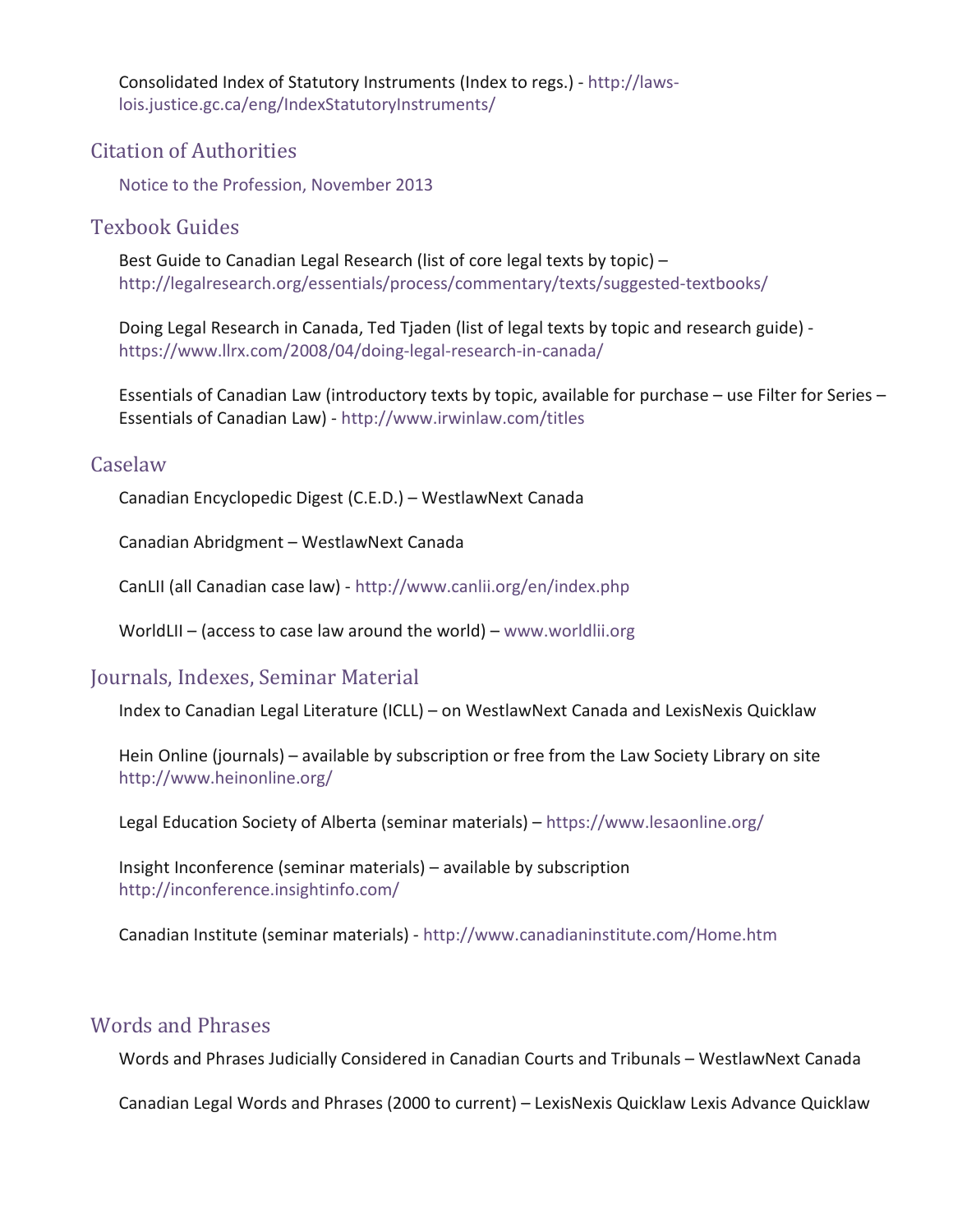## Civil Procedure Guides

Alberta Rules of Court Annotated, by Fradsham – book comes with a free CD-ROM that includes links to the full text of decision cited in the book

Alberta Civil Procedure Handbook, by Stevenson & Coté (annual)

Civil Procedure Encyclopedia, by Stevenson & Coté (2003)

Tips for Articling Students

[Articling Tips for Students-at-Law](http://tips.slaw.ca/2013/practice/articling-tips-for-students-at-law/) SlawTips June 2013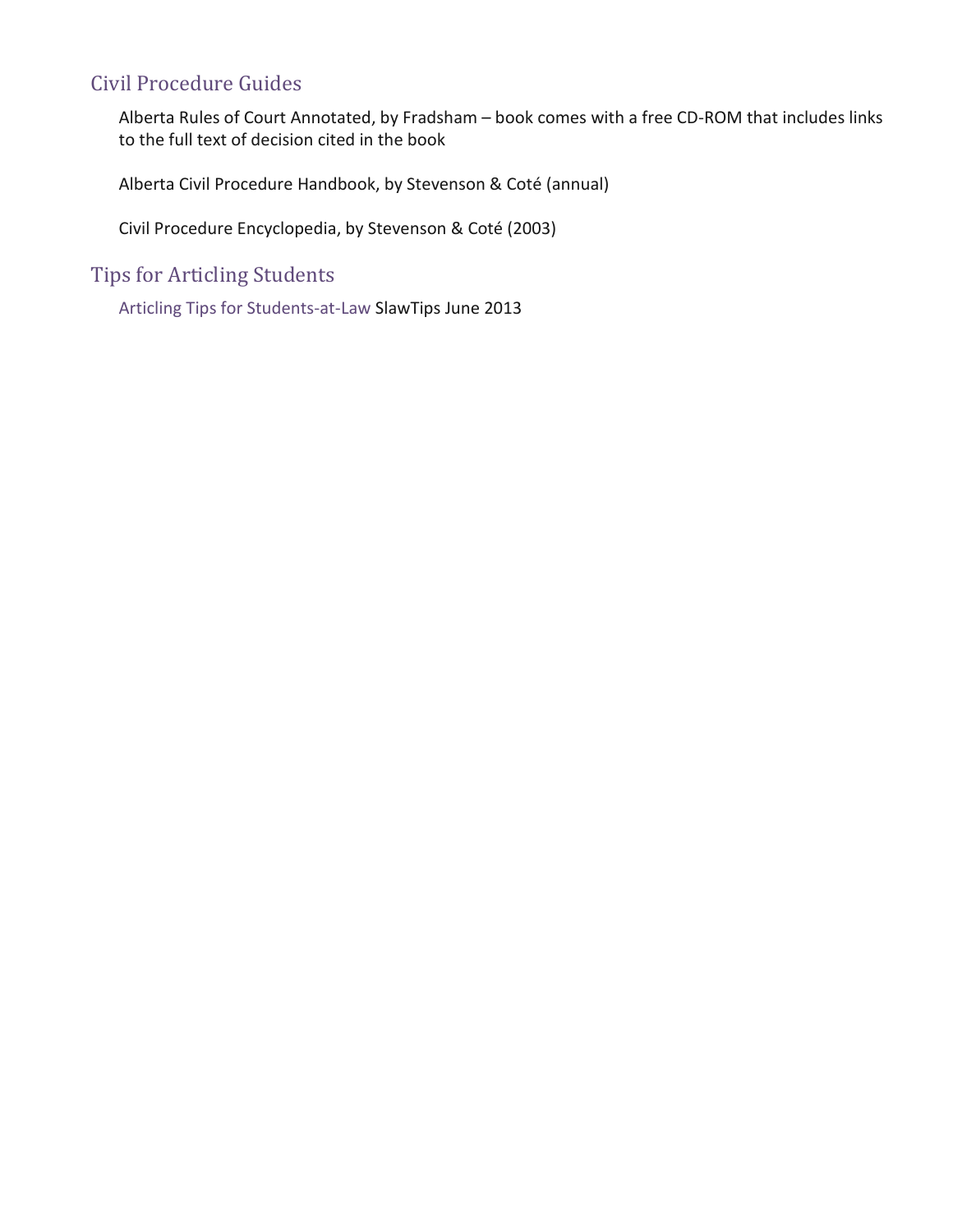# **E-Resources in Alberta Law Libraries**



Alberta Law Libraries subscribes to a selection of online legal research resources that support provincial, federal and international legal research. Some databases are available in selected library locations only.

## Conditions of Use

Use of these online resources is governed by copyright law and by the terms of license agreements between Alberta Law Libraries and publishers. It is the responsibility of each user to ensure compliance with existing copyright legislation. Users may download or print and retain single copies for the purpose of legal research or private study.

## Canadian Environmental Law Guide (Specialty Technical Publishers)

"The [Canadian Environmental Law Guide](http://db.lawlibrary.ab.ca/login?url=http://stponline.stpub.com/library_access.asp?c=3155) provides information on Canada's environmental laws and regulations of the federal government and the leading industrial provinces of Alberta, British Columbia, and Ontario. The guide presents an overview of Canada's environmental law legislation in force, and then provides a detailed analysis of the legislation by topic for each of these four jurisdictions."

Access to the [Canadian Environmental Law Guide](http://db.lawlibrary.ab.ca/login?url=http://stponline.stpub.com/library_access.asp?c=3155) is available to clients in any of our libraries, or remotely, if you are a registered client with Alberta Law Libraries. Sign in using your card number (barcode) & last name. Once on the STP site, click the PDF link at the right side of the title. Help in using the site is available after you have logged in, by clicking the blue "help" button on the top right of the page.

## Canadian Tax Library (Wolters Kluwer CCH Canadian)

[Canadian Tax Library](http://db.lawlibrary.ab.ca/login?url=https://intelliconnect.ca/scion/auth.jsp?authcpid=WKCA-TAL-IC&AUTH_REDIRECT_URL=http%3A%2F%2Fintelliconnect.ca%2Fscion%2Fsecure%2Findex.jsp) offers a collection of important tax resources that can save you time. According to the publisher, the Internet version is updated frequently. A bonus feature is the "Roadmaps", tax research guides that provide a summary of relevant tax considerations for specific issues and help one find related commentary more efficiently. Content of [Canadian Tax Library](http://db.lawlibrary.ab.ca/login?url=https://intelliconnect.ca/scion/auth.jsp?authcpid=WKCA-TAL-IC&AUTH_REDIRECT_URL=http%3A%2F%2Fintelliconnect.ca%2Fscion%2Fsecure%2Findex.jsp) includes the following:

Income Tax Bulletins, Circulars and Technical News - Income Tax Act and Regulations - Canadian Tax Reporter Commentary - Current and Archival Dominion Tax Cases - Tax Treaties and Social Security Agreements - Canadian Master Tax Guide - Federal Income Tax Forms and Guides - Tax Window Files - Special Reports.

Access to [Canadian Tax Library](http://db.lawlibrary.ab.ca/login?url=https://intelliconnect.ca/scion/auth.jsp?authcpid=WKCA-TAL-IC&AUTH_REDIRECT_URL=http%3A//intelliconnect.ca/scion/secure/index.jsp) is available to clients on site in our Edmonton and Calgary LRTC locations of Alberta Law Libraries only.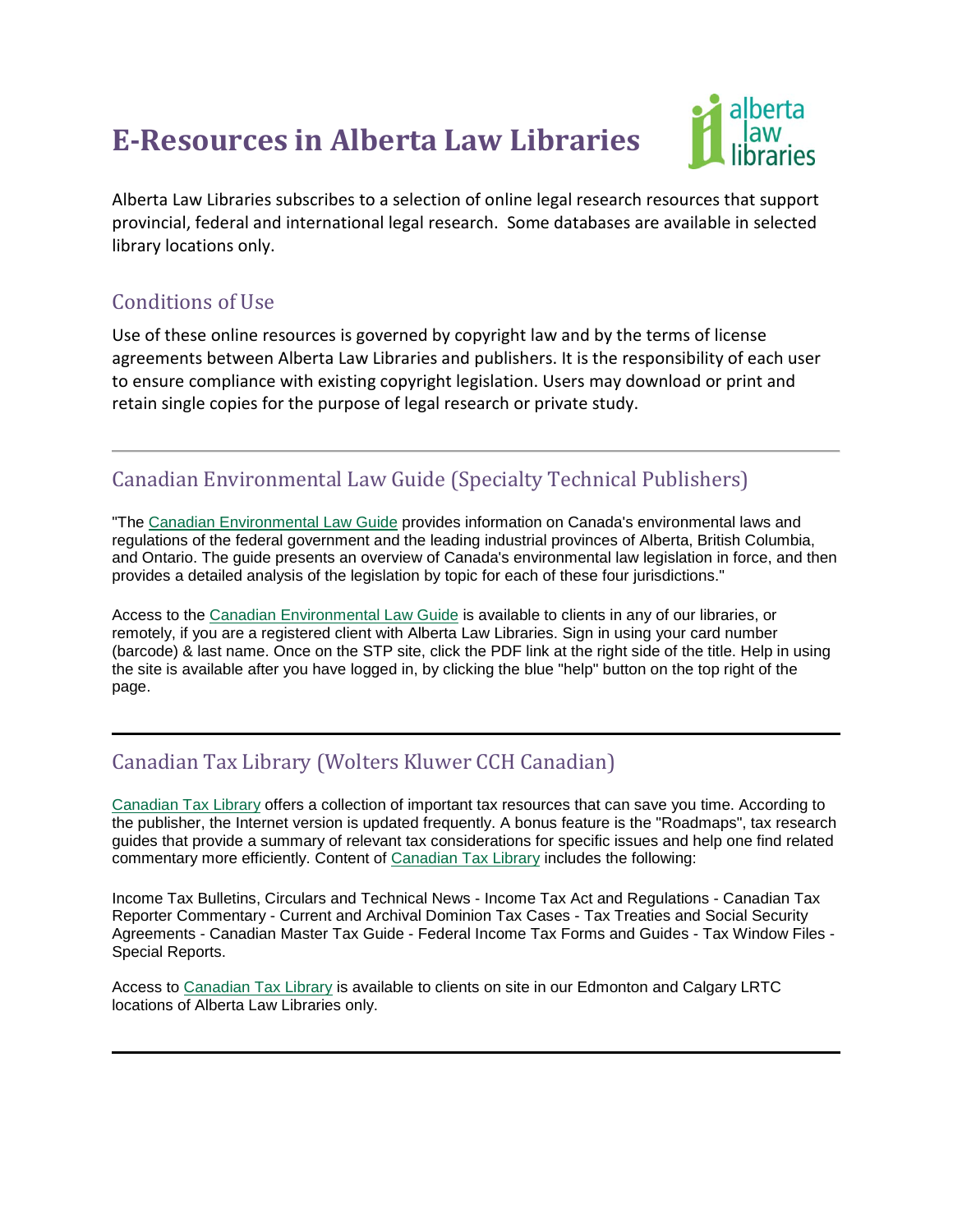## Directors' Liability in Canada (Specialty Technical Publishers)

["Directors' Liability in Canada](http://db.lawlibrary.ab.ca/login?url=http://stponline.stpub.com/library_access.asp?c=3155) offers an extensive, thoroughly researched, authoritative analysis of the pertinent laws and precedents so that the risk of personal liability for directors and officers in Canada can be minimized."

Access to [Directors' Liability in Canada](http://db.lawlibrary.ab.ca/login?url=http://stponline.stpub.com/library_access.asp?c=3155) is available to clients in any of our libraries, or remotely, if you are a registered client with Alberta Law Libraries. Sign in using your card number (barcode) & last name. Once on the STP site, click the PDF link at the right side of the title. Help in using the site is available after you have logged in, by clicking the blue "help" button on the top right of the page.

## HeinOnline

HeinOnline provides online full-text access to over 1530 Canadian and international law reviews and legal journals, nearly 2000 legal classics titles, Selden Society publications (including English Legal History Classics), the English Reports Full Reprint, the U.S. Federal Register, U.S. Supreme Court decisions since 1754, and notable collections of U.S. international treaties, agreements, protocols and conventions HeinOnline provides page images of the documents just as they appear in the original print, in fullysearchable PDF.

Access to [HeinOnline](http://db.lawlibrary.ab.ca/login?url=http://www.heinonline.org/HOL/Welcome) is available to clients in any of our libraries, and remotely for individuals who are [registered clients](https://lawlibrary.ab.ca/apply-for-a-library-card.html) with Alberta Law Libraries. Sign in using your card number (barcode) & last name.

#### ICLR Online

ICLR Online provides electronic access to all case reports published by ICLR since 1865: the Weekly Law Reports, Law Reports (official series), Business Law Reports, Industrial Cases Reports, Public and Third Sector Reports. PDFs of the cases as published in the print reporters are available in a click. Includes Citator+.

Access to [ICLR Online](http://db.lawlibrary.ab.ca/login?url=http://cases.iclr.co.uk/Subscr/Welcome.aspx) is available to clients in any of our libraries, and remotely for individuals who are [registered clients](https://lawlibrary.ab.ca/apply-for-a-library-card.html) with Alberta Law Libraries. Sign in using your card number (barcode) & last name. Our license allows for 6 concurrent users. If you are denied access, please try again a few minutes later.

## Irwin Law Titles (DesLibris)

The DesLibris platform provides online full-text access to over 215 [Irwin Law titles.](http://deslibris.ca.db.lawlibrary.ab.ca/en-us/search.aspx%23f_special=IRW&sort=pubdate-desc) The *[Essentials of](http://deslibris.ca.db.lawlibrary.ab.ca/en-us/search.aspx%23f_special=IRW&f_serie=Essentials%20of%20Canadian%20Law&sort=pubdate-desc)  [Canadian Law](http://deslibris.ca.db.lawlibrary.ab.ca/en-us/search.aspx%23f_special=IRW&f_serie=Essentials%20of%20Canadian%20Law&sort=pubdate-desc)* series published by Irwin Law is part of this subscription, covering the subject areas of Family, Criminal and Civil law.

Access to the [Irwin Law titles on DesLibris](http://db.lawlibrary.ab.ca/login?url=http://deslibris.ca) (*see note below*) is available to clients in any of our libraries, and remotely for individuals who are [registered clients](https://lawlibrary.ab.ca/apply-for-a-library-card.html) with Alberta Law Libraries. Sign in using your card number (barcode) & last name.

**NOTE:** This platform is optimized for Chrome and Firefox browsers. Internet Explorer users report they must wait for each title to load in its entirety before being able to view pages of the books. Chrome and Firefox users read almost immediately.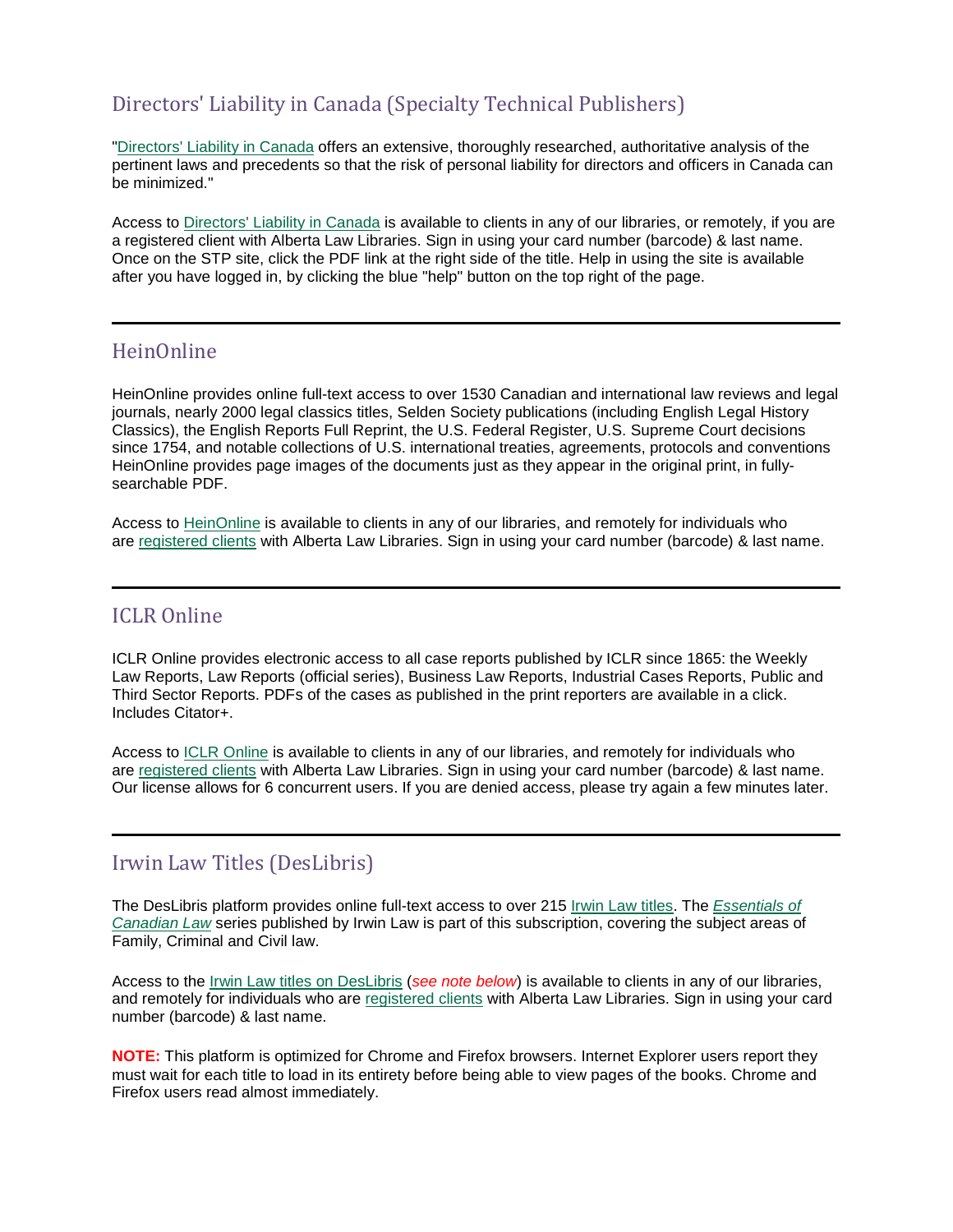## **JustCite**

JustCite is a multi-source legal search engine that allows users to see how legal documents cite and relate to each other. JustCite indexes and provides links to full-text documents from a number of major online legal publishers including Justis, BAILII, Westlaw and LexisNexis (contains links to Canadian Cases).

Access to [JustCite](http://db.lawlibrary.ab.ca/login?url=http://www.justcite.com/) is available to clients in all Alberta Law Libraries locations.

#### **Justis**

Justis is a full-text online legal library of British case law, legislation and parliamentary information reaching back to 1163. This search engine was developed to provide users sufficient flexibility to conduct legal research whatever their knowledge base, or level of proficiency.

Access to [Justis](http://www.justis.com.db.lawlibrary.ab.ca/Search.aspx?search=quick) is available to clients in any of our libraries, and remotely for individuals who are [registered clients](https://lawlibrary.ab.ca/apply-for-a-library-card.html) with Alberta Law Libraries. Sign in using your card number (barcode) & last name. Our license allows for 3 concurrent users. If you are denied access, please try again a few minutes later.

## LESA Library

The Legal Education Society of Alberta is pleased to provide "read only" access to the [LESA Library](http://db.lawlibrary.ab.ca/login?url=http://library.lesaonline.org/wiki/index.php?title=Home) on site in all Alberta Law Libraries locations. All users accessing the LESA Library agree to the [LESA Library](http://library.lesaonline.org/wiki/index.php?title=LESA_Library_Terms_of_Use)  [Terms of Use.](http://library.lesaonline.org/wiki/index.php?title=LESA_Library_Terms_of_Use)

"The LESA [Library](http://db.lawlibrary.ab.ca/login?url=http://library.lesaonline.org/wiki/index.php?title=Home) contains educational content designed to support Alberta articling students, lawyers, and their staff. [It] contains digital content from LESA's Practice Manuals, Fundamentals publications, and seminar papers."

Currently papers are available from 2010 to present.

Are you interested in collaborating with LESA and your colleagues? Registered users can update and make changes to resource content, as well as contribute comments and ideas to discussion pages for each resource. In addition, subscribers can set customizable notifications for topics of interest. Find out more about [collaboration as a registered user,](http://library.lesaonline.org/wiki/index.php?title=About_the_LESA_Library) or [subscribe as a registered user!](https://www.lesaonline.org/comersus8f/store/comersus_viewitem.asp?idProduct=34155506)

## Lexis Advance® Quicklaw®

The Fundamentals package of [Lexis Advance® Quicklaw®](http://db.lawlibrary.ab.ca/login?url=http://lexisadvancequicklaw.ca/?identityprofileid=RVTW9J38561) contains a comprehensive collection of Canadian case law and legislation, along with the helpful QuickCite citator. Access to all volumes of Halsbury's Laws of Canada across all legal subject areas is included. In addition, a collection of Forms & Precedents and a number of Quantums are also available. The pre- and post-search filters make searching for relevant results more effective and efficient.

Access to [Lexis Advance® Quicklaw®](http://db.lawlibrary.ab.ca/login?url=http://lexisadvancequicklaw.ca/?identityprofileid=RVTW9J38561) is available to clients in all Alberta Law Libraries public locations.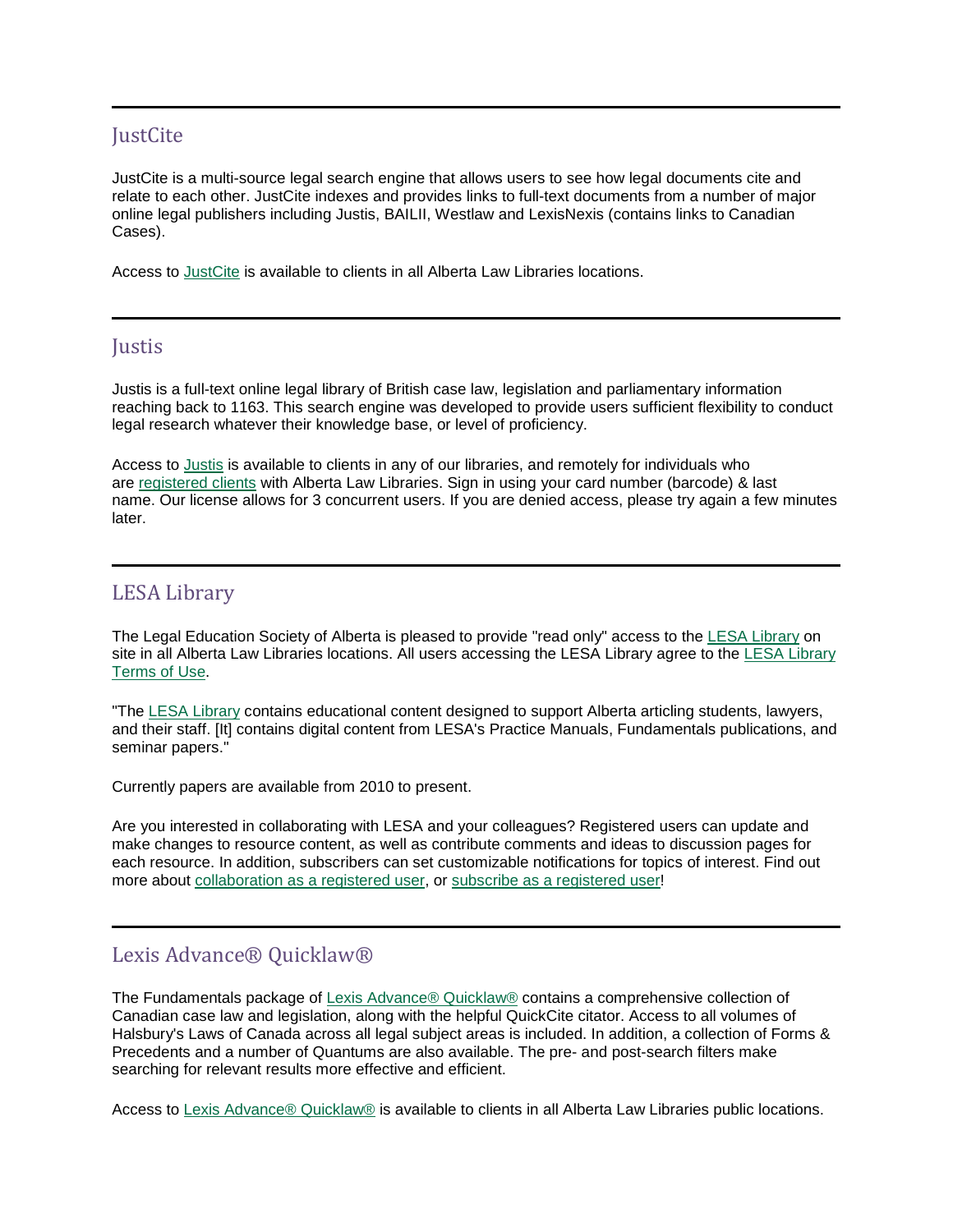#### Lexis.com®

The Lexis.com® database contains over 31,000 sources of legal, news, business and public records information including legal materials from Canada, US and other international jurisdictions; Canadian full text and digest decisions; US federal and state caselaw; US Codes, statutes and bills; legal journals; and Shepard's case citator.

Access to Lexis.com® is limited to library personnel. Registered clients may request material from this database through our [Ask a Law Librarian](https://www.lawlibrary.ab.ca/ask-a-lawlibrarian.html) form, or by contacting [Alberta Law Libraries.](https://www.lawlibrary.ab.ca/our-libraries.html)

#### O'Brien's Forms

O'Brien's Forms is a comprehensive collection of legal forms and precedents covering a broad range of legal topics. The following Divisions are available: Commercial and General, Division I; Corporations, Division II; Leases, Division IV; and Wills and Trusts, Division V.

Access to [O'Brien's Forms](http://db.lawlibrary.ab.ca/login?url=http://www.obriensforms.com/) is available to clients in any of our Alberta Law Libraries location.

#### QP Source Professional

QP Source Professional is a fully searchable database of the current text of Alberta's statutes, regulations and Rules of Court. It also includes Alberta Gazette (1996 to present) and Orders-in-Council (1967 to present), Tables of Public and Private Statutes, the Index of Regulations, and point-in-time statutes (2002 to present).

Access to [QP Source Professional](http://db.lawlibrary.ab.ca/login?url=http://qpsource.gov.ab.ca/index.cfm?IPLogin=IP) is available to clients in any Alberta Law Libraries location.

## WestlawNext Canada (LawSource)

The WestlawNext® Canada (LawSource) database contains the Canadian Abridgment; Canadian Encyclopedic Digest; comprehensive coverage of Canadian caselaw including full coverage of Carswell's 23 print law reports; federal and provincial statutes and regulations; Canadian law reviews and journals; and KeyCiteCanada® case citator.

Access to [WestlawNext® Canada \(LawSource\)](http://db.lawlibrary.ab.ca/login?url=https://nextcanada.westlaw.com/search/home.html?sp=CRSW_LSofAlberta) is available to clients in all Alberta Law Libraries public locations.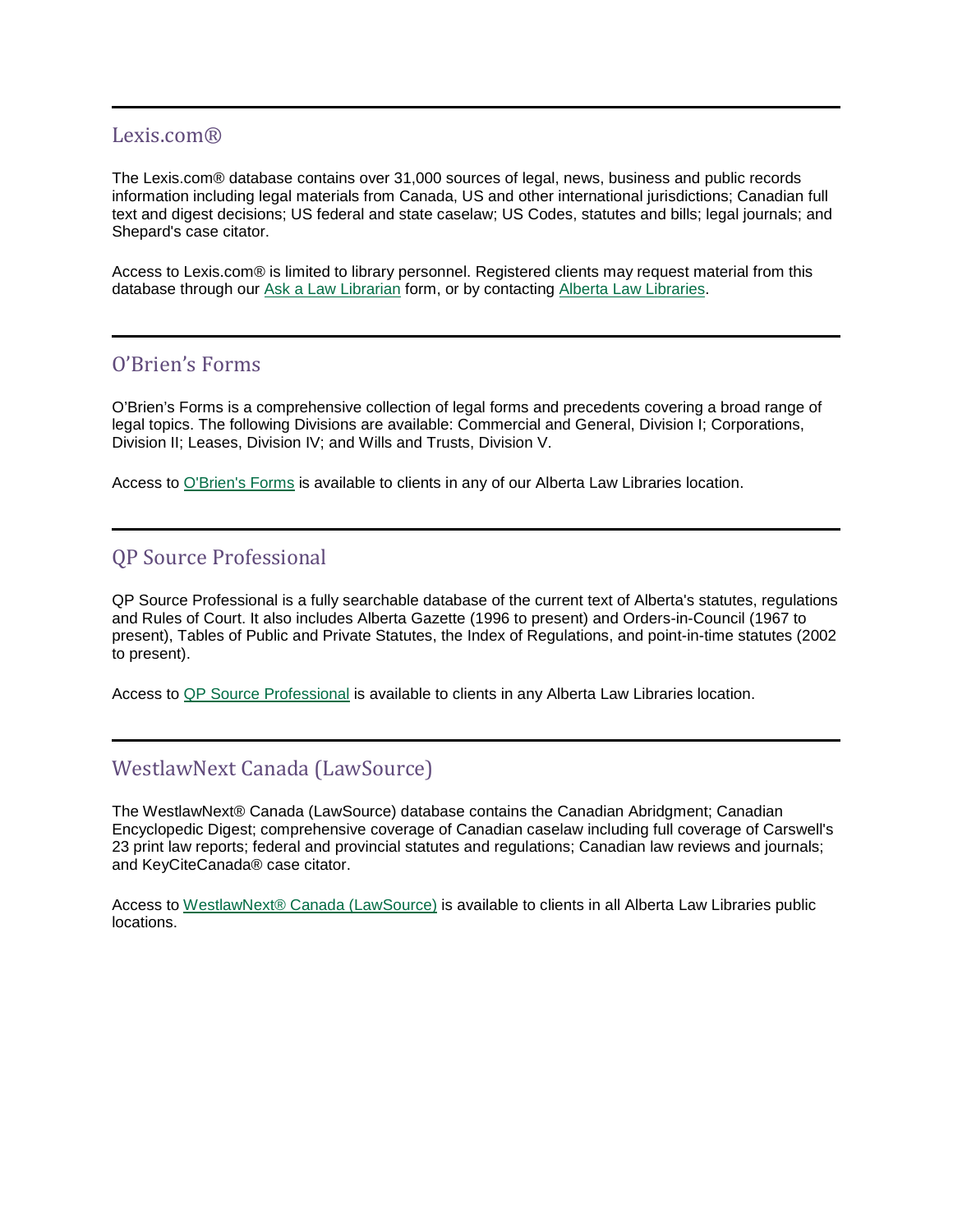# **Noting Up Cases Checklist**

Use the following checklist to be consistent when noting up Canadian **cases.** It's good to use more than one source when noting up case law:

| <b>Check</b> | <b>Search format</b>                                                                                                                                                                                                                                                                                                                                                                    | <b>Source Tip</b>                                                                                                                                                                                                    |
|--------------|-----------------------------------------------------------------------------------------------------------------------------------------------------------------------------------------------------------------------------------------------------------------------------------------------------------------------------------------------------------------------------------------|----------------------------------------------------------------------------------------------------------------------------------------------------------------------------------------------------------------------|
| $\Box$       | Search<br>Document text<br>Case name, legislation title, citation or docket<br>Noteup: cited case names, legislation titles, citations or dockets                                                                                                                                                                                                                                       | CanLII<br>Search for party names near each other in<br>the Noteup search box.                                                                                                                                        |
| □            | <b>All Content</b><br>Find and KeyCite by Name<br><b>McGill Guide</b><br>Find and KeyCite a Case by Name<br>Find and KeyCite a Statute or Regulation by Name<br>Find and KeyCite a Rule by Name<br>Find a CRA Publication by Document Number                                                                                                                                            | <b>WestlawNext Canada</b><br>Home page $-$ Find and KeyCite by name tab<br>- search by name, statute, rule, etc.                                                                                                     |
| □            | Document Fields (Boolean Terms & Connectors Only)<br>AII<br>Date                                                                                                                                                                                                                                                                                                                        | The most recently added decisions will not<br>have received editorial treatment yet.<br>Search the case name using the Advanced<br>search template under Cases and Decisions<br>then narrow by the previous 60 days. |
| □            | Q<br>de rooy v bergstrom<br>Search: Everything ▼<br>C de Rooy v. Bergstrom, [2010] B.C.J. No. 8<br>Related Content<br>History of Case<br>Copy Citation<br><b>Citing Cases</b><br><b>Case Summaries (4</b><br>British Columbia and Yukon Judgments                                                                                                                                       | <b>Advance Quicklaw</b><br>Search by case name using the Home page<br>Search box. Go to the full-text of the case.<br>The right margin may show Related<br>Content, e.g. History and/or Citing Cases.                |
| □            | Q<br>de rooy v bergstrom<br>Search: Everything ▼<br>Narrow By                                                                                                                                                                                                                                                                                                                           | The most recently added decisions will not<br>have received editorial treatment yet.<br>Search the case name then Narrow by the<br>previous 60 day time frame.                                                       |
| $\Box$       | <b>Find a Document</b><br>Find a case by name<br>Go<br>Find by citation<br>Go<br>Note up with QuickCITE  <br>Go                                                                                                                                                                                                                                                                         | <b>Quicklaw classic</b><br>Enter the neutral (or other) citation in the<br>Note up with QuickCITE box<br>1999 ABQB 5<br>22 AltaLR (4th) 178                                                                          |
|              | If you are looking for CITING CASES, the most recent cases citing your decision may not have received<br>editorial treatment yet. Find the most recent citing cases, do a full-text search in any of the services<br>above by searching the keyword field and your case name words within 5 of each other, e.g. rooy /5<br>bergstrom then limit search results to the previous 60 days. |                                                                                                                                                                                                                      |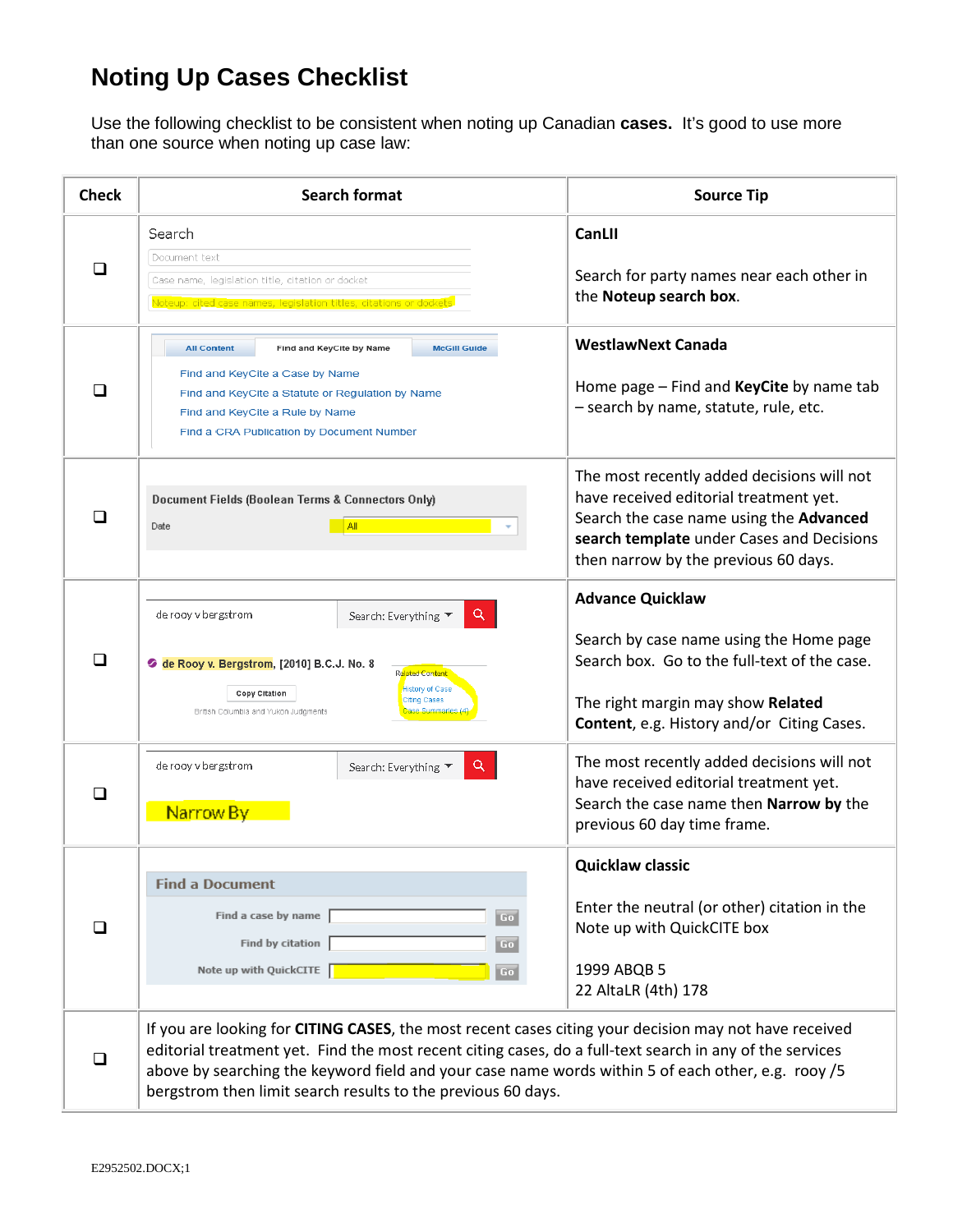# **Noting up Labour/Tribunal Decisions Checklist**

Use the following checklist to be consistent when noting up Canadian tribunal decisions:

| <b>Checked</b> | <b>Source</b>                                                                                                                                                                                                                    | <b>Sample format</b>                                                                                                                                                                                                                                                                                                                                                                                                                                                                                                                                                                                                                                                                                                                                                                                   |
|----------------|----------------------------------------------------------------------------------------------------------------------------------------------------------------------------------------------------------------------------------|--------------------------------------------------------------------------------------------------------------------------------------------------------------------------------------------------------------------------------------------------------------------------------------------------------------------------------------------------------------------------------------------------------------------------------------------------------------------------------------------------------------------------------------------------------------------------------------------------------------------------------------------------------------------------------------------------------------------------------------------------------------------------------------------------------|
|                | <b>ELECTRONIC SOURCES</b>                                                                                                                                                                                                        |                                                                                                                                                                                                                                                                                                                                                                                                                                                                                                                                                                                                                                                                                                                                                                                                        |
| n.             | <b>KeyCite on LabourSource</b><br>(in WestlawNext Canada)                                                                                                                                                                        | KeyCite by either citation or name and jurisdiction<br>(Print or save by including KeyCite treatment for<br>complete note-up)                                                                                                                                                                                                                                                                                                                                                                                                                                                                                                                                                                                                                                                                          |
| n l            | CanLII                                                                                                                                                                                                                           | FIRST Search for party names near each other in the<br>full text of all decisions. Use alternate abbreviated<br>versions as well as spelled out names in separate<br>searches; add /15 year to the end of the search syntax<br>to reduce unwanted results as decision writers often<br>qualify common named parties with a year of<br>decision.:<br>(Alberta /5 teacher! /5 association OR ATA OR a.t.a)<br>/5 edmonton /5 catholic /5 school!<br><b>Second</b> Search by citation in the full text of decisions -<br>you must be EXACT and search for each alternate cite<br>that exists in the full text decisions. Leave parenthesis<br>out unless they are square brackets [ ]<br>25 L.A.C. 4 <sup>th</sup> 41<br>[1999] Alta. L.R.B.R. 250<br>or [1999] /8 250 for unexact retrieval of the above |
|                | Use the General Search Template on LexisNexis<br>Quicklaw, limit your search to Cases<br>- Singular u.l<br>*All Canadian<br>+ View Combined S<br>or $\odot$ $\boxtimes$ Cases $\Box$ Leg<br>Search within Document<br>$[+]$ Show | Same method as above                                                                                                                                                                                                                                                                                                                                                                                                                                                                                                                                                                                                                                                                                                                                                                                   |

**Note:** These sources, using **all** the methods described, should give you a comprehensive check for judicial consideration.

**Also note:** Remember that sources have different content from tribunals, for instance decisions from the Alberta Office of Information and Privacy Commission are available on Quicklaw and CanLII but not on WestlawNext Canada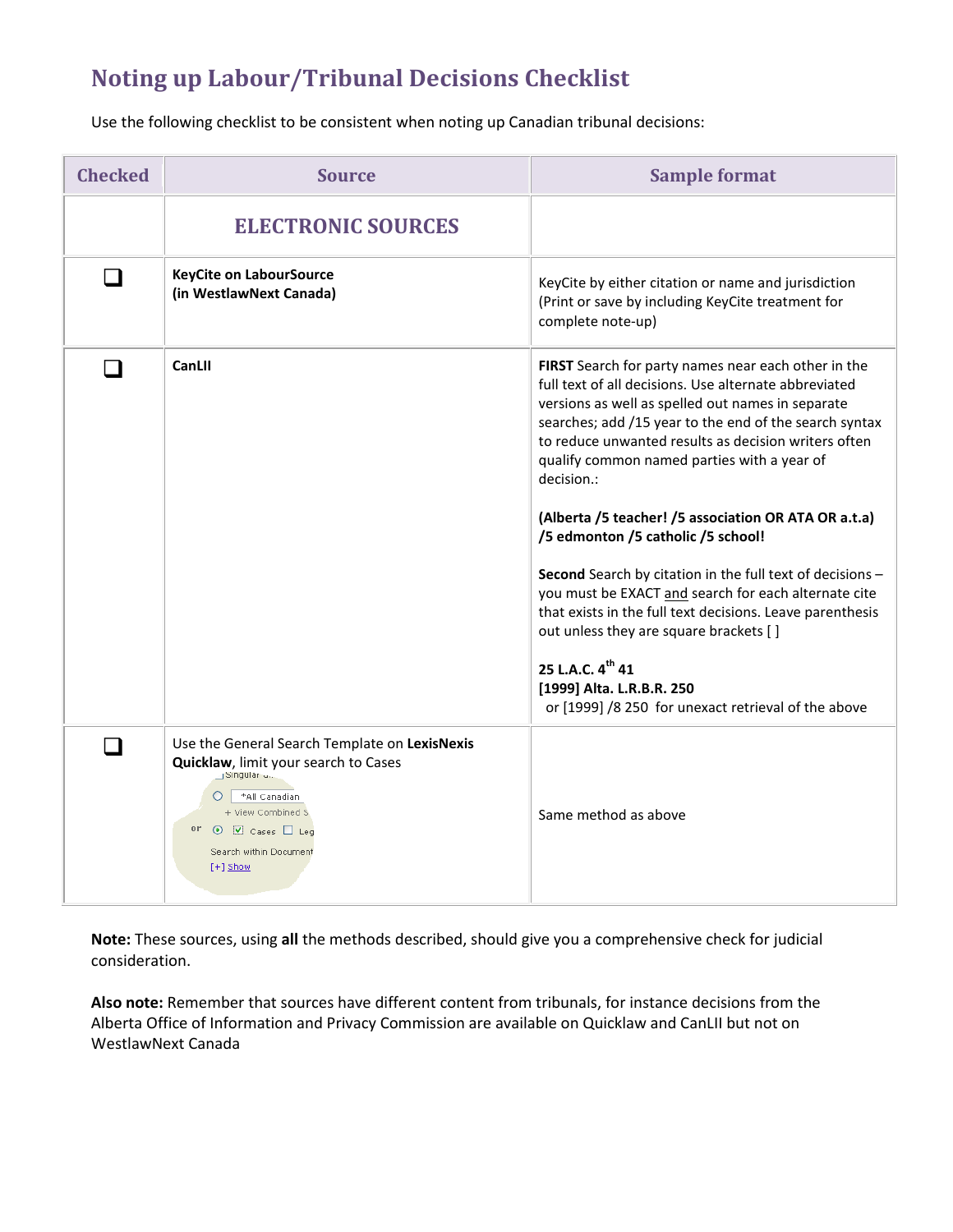#### **M E M O R A N D U M**

Date completed

To:

From: File no.

*Client name/Matter* 

## Re: *Keywords describing research area*

*Short introduction – briefly describe who we act for and the nature of the assignment. E.g.*

*Our client, Big Landlord, has been asked by a prospective anchor tenant to make concession A in its standard lease. We are asked to give an opinion on the possible consequences if Big Landlord were to do so. I have specifically been asked to address … Or*

*Our client, Big Landlord, has been sued by an anchor tenant in one of its commercial properties alleging fundamental breach of the lease. I have been asked to review the lease, the pleadings and the production records and discuss Big Landlord's exposure to liability. I have not been asked to discuss quantum of damages.* 

## **I. FACTS and ASSUMPTIONS**

*Set out the facts in detail and any reasonable assumptions you must make in the absence of facts. If the facts are based on notes you took while being given oral instructions, or your memory of those oral instruction, or if for any other reason you are uncertain about the facts, once you have completed this section send it to the assigning lawyer to give him or her a chance to make any corrections before investing more of your time in research and analysis.*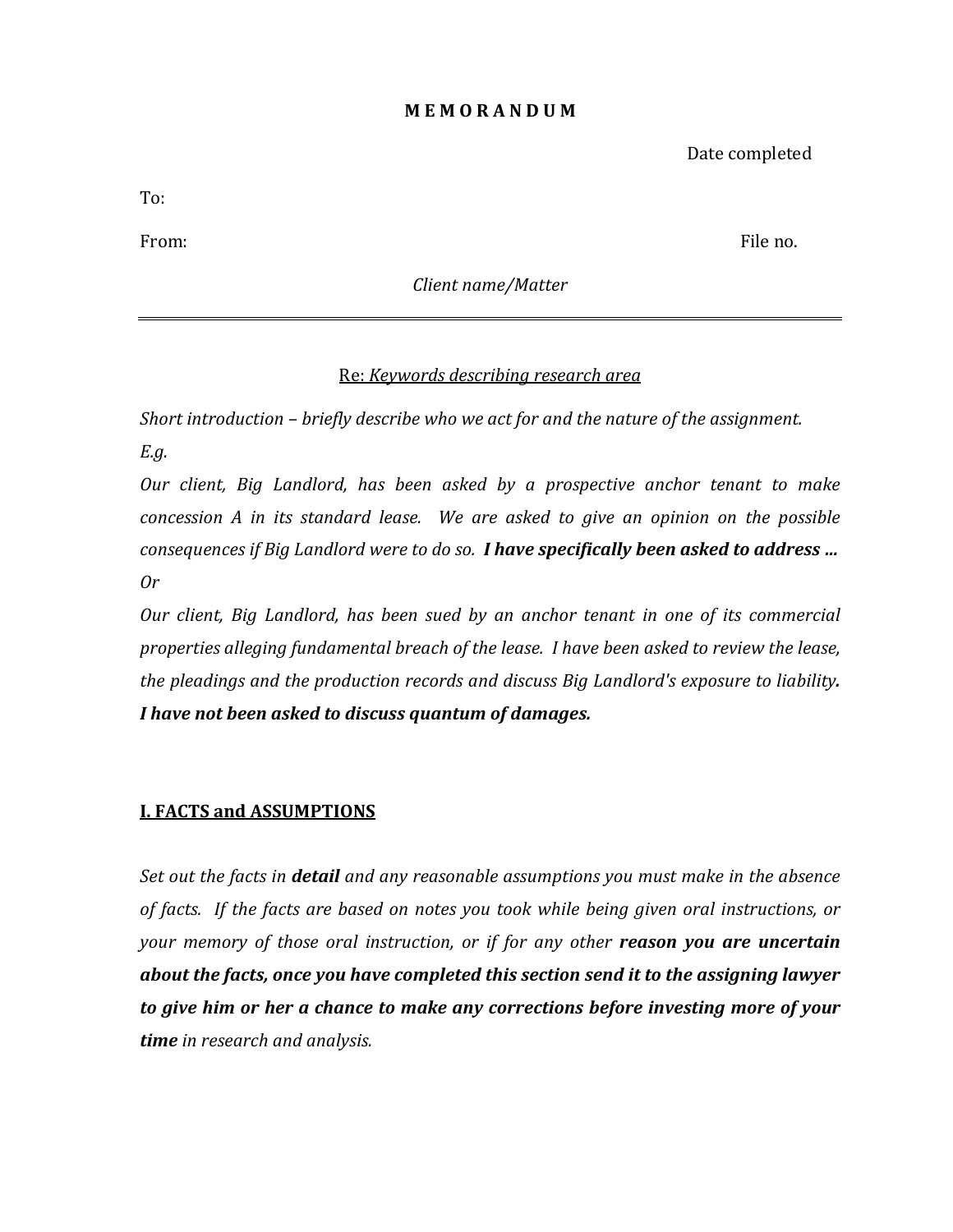## **II. RESEARCH RESTRICTIONS / LIMITATIONS ON OPINION**

*Such things as:*

*- your research was, of necessity, done on a rush basis;*

*- for economy it was understood your research would be limited in scope – e.g. to case digests only;*

*- the facts may change when discoveries take place/undertakings given on discovery are answered;*

*- your research was limited to Alberta law/Canadian law and the reason why.*

## **III. ISSUES**

*Identify each individual issue (1,2,3) and follow the same order in the Conclusions and Discussion sections.*

#### **IV. CONCLUSIONS and RECOMMENDATIONS**

*Brief summaries for each issue and, where appropriate, recommendations for how to proceed.*

## **V. DISCUSSION and ANALYSIS**

*Detailed analysis for each issue including (usually) statement of, and authorities (statutes, cases, commentary) for, the applicable legal principles, factually similar cases, application of the law to our facts, accounting for alternate possible scenarios (i.e. If the client is found to be in breach but not fundamental breach, then A. If found to be in fundamental breach, then B).* 

*Cite all Cases and Legislation completely. Someone may refer back to this work years from now. If outlining a quantum of damages, calculate the inflation update the award for present value (Bank of Canada website).*

*Use headings and subheadings to make this readable.*